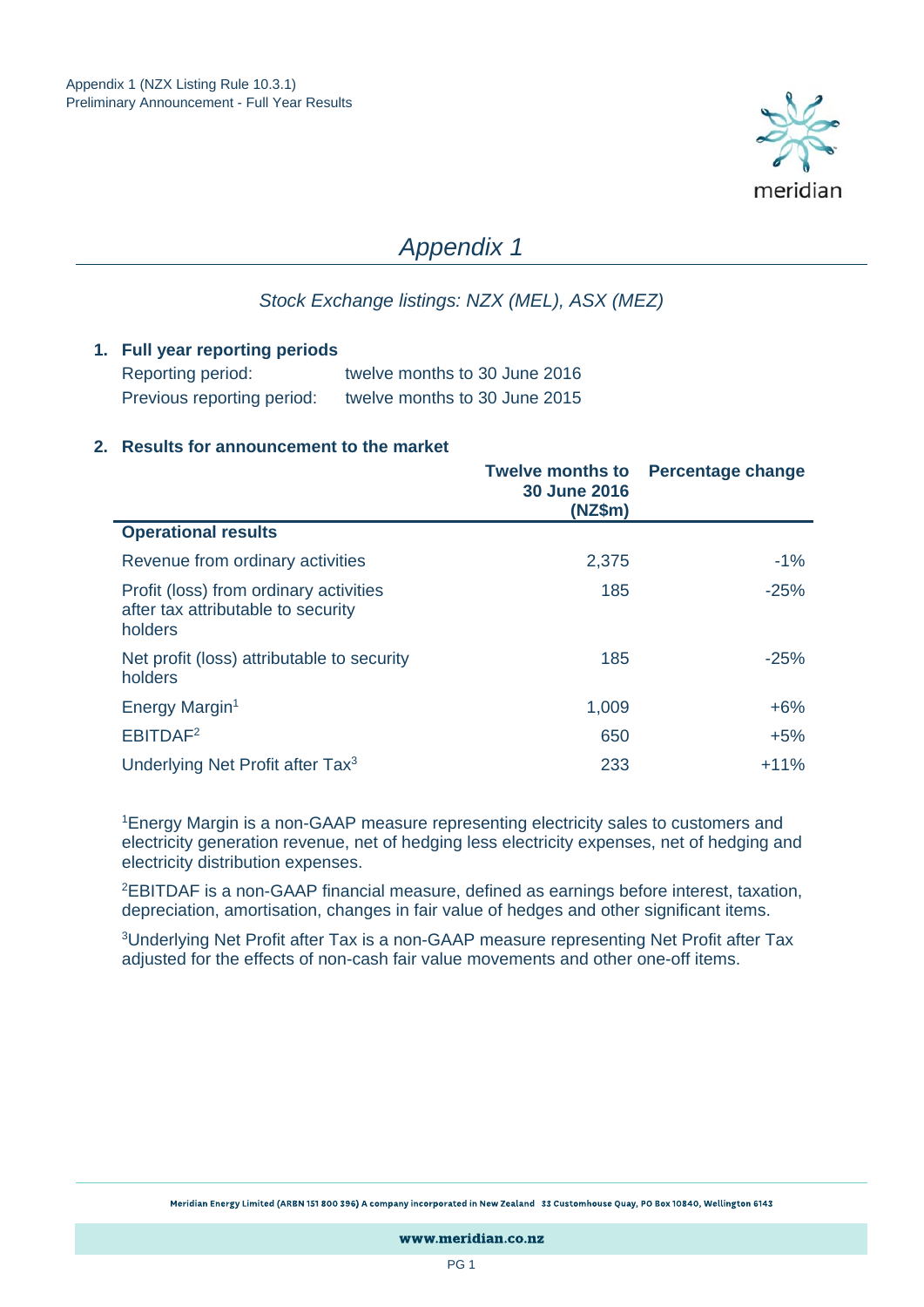|                                                                | <b>Twelve months to</b><br><b>30 June 2016</b><br>(NZ\$m) | <b>Twelve months to</b><br><b>30 June 2015</b><br>(NZ\$m) |
|----------------------------------------------------------------|-----------------------------------------------------------|-----------------------------------------------------------|
| <b>Underlying NPAT Reconciliation</b>                          |                                                           |                                                           |
| <b>Net Profit after Tax</b>                                    | 185                                                       | 247                                                       |
| Hedging instruments:                                           |                                                           |                                                           |
| Net Change in fair value of electricity and<br>other hedges    | 15                                                        | 1                                                         |
| Net Change in fair value of treasury<br>instruments            | 68                                                        | 32                                                        |
| <b>Premiums Paid on Electricity Options</b><br>(less interest) | (12)                                                      | (15)                                                      |
| Assets:                                                        |                                                           |                                                           |
| <b>Impairments of Assets</b>                                   | (4)                                                       | 38                                                        |
| Gain on Sale of Assets                                         | 1                                                         | (19)                                                      |
| <b>Total adjustments before tax</b>                            | 68                                                        | 37                                                        |
| Taxation:                                                      |                                                           |                                                           |
| Tax effect of above adjustments                                | (20)                                                      | (13)                                                      |
| Release of capital gains tax provision                         |                                                           | (28)                                                      |
| Tax on depreciation of powerhouse<br>structures                |                                                           | (34)                                                      |
| <b>Underlying Net Profit after Tax</b>                         | 233                                                       | 209                                                       |

Meridian Energy Limited (ARBN 151 800 396) A company incorporated in New Zealand 33 Customhouse Quay, PO Box 10840, Wellington 6143

www.meridian.co.nz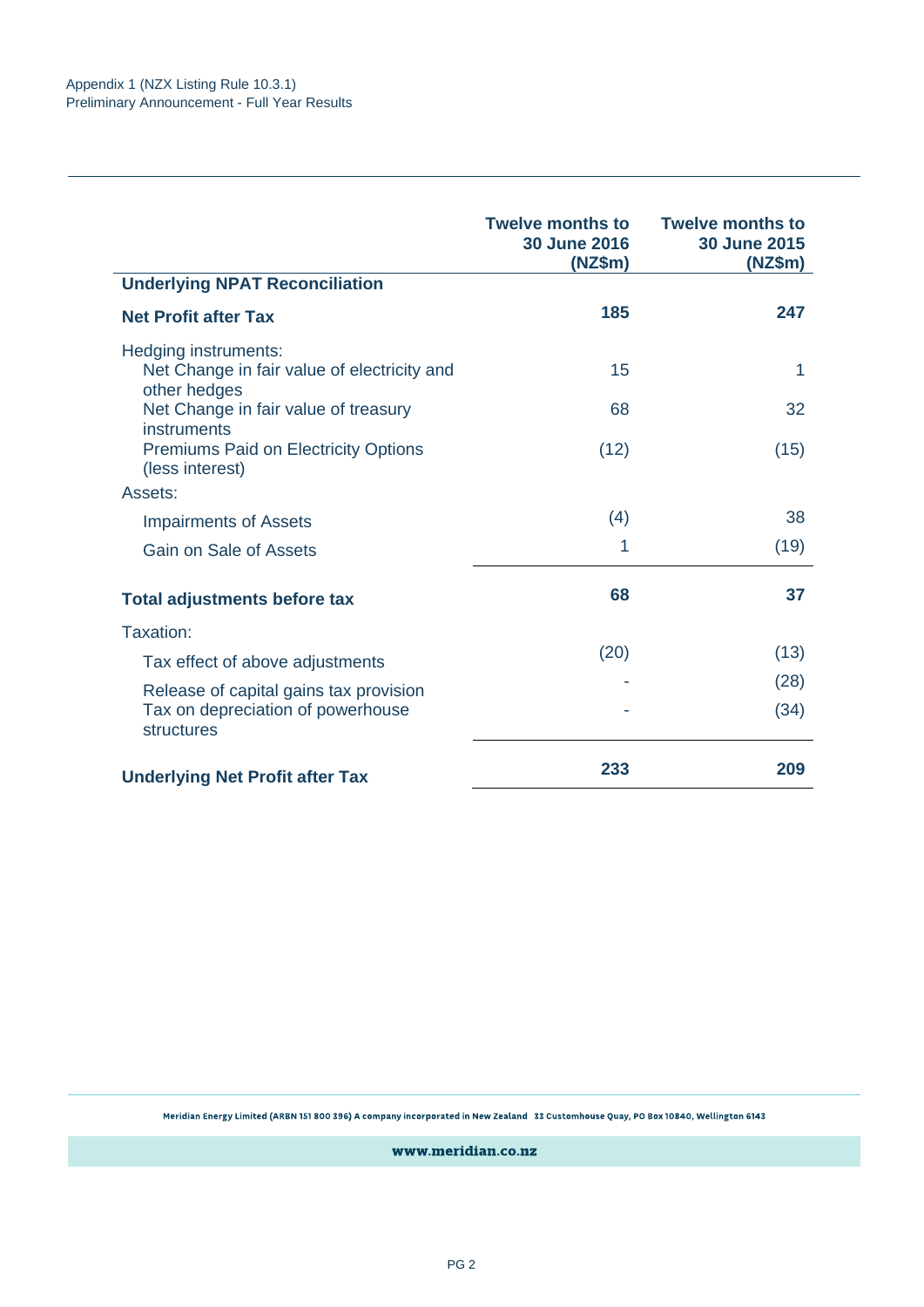|                           | <b>Amount per security</b><br>(NZ cents) | <b>Imputed amount</b><br>per security<br>(NZ cents) |
|---------------------------|------------------------------------------|-----------------------------------------------------|
| Interim ordinary dividend | 5.10                                     | 1.69                                                |
| <b>Record Date</b>        | 31 March 2016                            |                                                     |
| <b>Payment Date</b>       | 15 April 2016                            |                                                     |
| Interim special dividend  | 2.44                                     |                                                     |
| <b>Record Date</b>        | 31 March 2016                            |                                                     |
| <b>Payment Date</b>       | 15 April 2016                            |                                                     |
| Final ordinary dividend   | 8.40                                     | 2.94                                                |
| <b>Record Date</b>        | 30 September 2016                        |                                                     |
| <b>Payment Date</b>       | 14 October 2016                          |                                                     |
| Special dividend          | 2.44                                     |                                                     |
| <b>Record Date</b>        | 30 September 2016                        |                                                     |
| <b>Payment Date</b>       | 14 October 2016                          |                                                     |

For commentary on the operational results please refer to the media announcement and final results presentation. Appendix 1 should be read in conjunction with the attached Group Financial Statements for the year ended 30 June 2016**.** 

### **3. Net tangible assets per security**

|                                 | <b>30 June 2016</b><br>(NZ cents) | 30 June 2015<br>(NZ cents) |
|---------------------------------|-----------------------------------|----------------------------|
| Net tangible asset per security | 184                               |                            |

Meridian Energy Limited (ARBN 151 800 396) A company incorporated in New Zealand 33 Customhouse Quay, PO Box 10840, Wellington 6143

www.meridian.co.nz